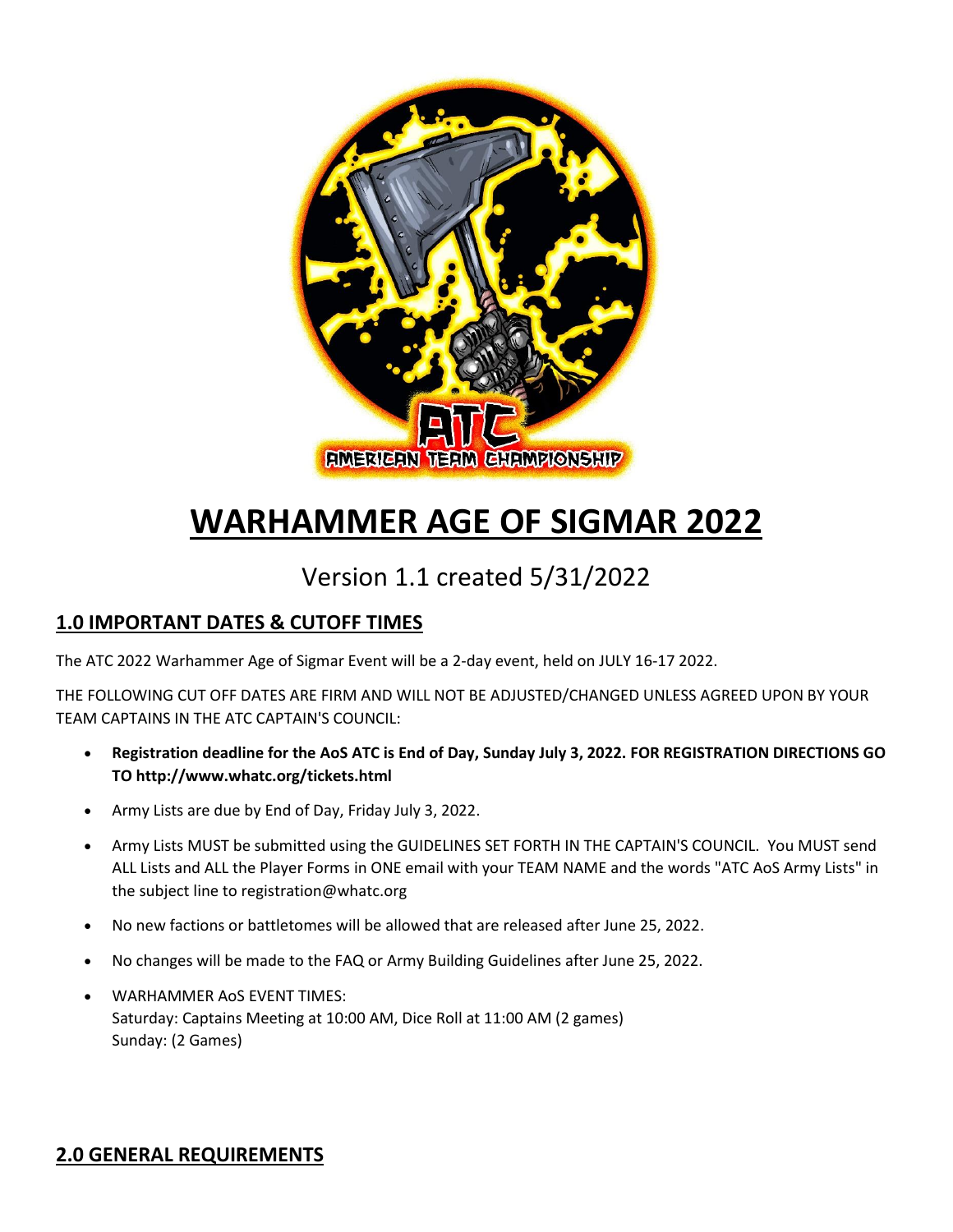- You need to bring everything you need to play a complete game GW FAQ(s), a copy of your army rules, templates, dice, tape measure, etc.
- Players should bring Wound Trackers for their army. GW Wound Trackers or any 10-sided die works perfect for this. Wounds should be marked as "Wounds Remaining" on the models.
- **5 Copies of your army list are REQUIRED**. Any delays caused by a player not having these lists may result in a team point reduction penalty. Army lists that are brought for other team's reviews should be restricted to 2 pages max in order to help better facilitate the player pairings each round. If you do not provide a printed army list for the opposing team during player pairings or you do not provide your opponent with a copy of your army list for your opponent, you will forfeit your game.
- Due to space requirements and physical table setup, it is strongly recommended that each player bring a laser pointer or Line Of Sight system and a display table or tray with legs to place their books and unused models on during the event.
- The venue has a concrete floor. Rubber floor mats made for standing on hard floors for long periods of time are highly recommended.
- Dice Apps. Dice apps will not be allowed at this year's event.

## **3.0 PAINTING, MODELLING & COMPOSITION**

THERE ARE PAINTING AND MODELING REQUIREMENTS. In addition to the guidelines laid out here you should also review our official Model Policy Section of this rules pack. No painting or composition scores will be calculated into the overall Team Scores. Although painting quality is not a factor in the overall score, there will be an award for Best Painted Army at the event.

#### • **MODEL CONVERSION POLICIES**

- We all want to have fun modelling, theming, converting and painting our armies. The ATC always strives to promote strategy and competition while encouraging the hobby aspect of the game at the same time. To help ensure that both of the above aspects of the hobby are acknowledged we have established a few rules regarding the appropriateness of models used during the event.
- **Consider this a first warning/notification. Warnings regarding these model policies will not be given at the event.** Any models that become problematic that were not approved before the event will be subject to immediate removal from the event and may result in a game loss/game losses. If the model(s) in question would have affected more than the current game, the player will be issued a Yellow Card Foul. For details on player warnings/fouls/DQ's please see the ATC/ITC DQ Policies.

1. ALL models, for ALL game systems must be painted to a 3-color minimum standard unless otherwise specified in the event rules. This means that an honest attempt to paint all models MUST be exhibited and that 3 colors have not been simply applied to circumvent this policy. Primer counts as a color. Clear bases such as those found on skimmer models do not have to be painted and/or based in order to count as finished. To protect everyone's experience, you will be required to remove any models that do not meet these standards, from the table, immediately. Judges and TO's have the final say in what constitutes the spirit of this policy. As a general rule, if someone feels the need to justify why a model is completed, it probably isn't. In dire situations, (lost models on the way to or at the event, severely damaged models, etc.) we can make exceptions to this rule.

2. Units must always be represented by appropriate models. This is the single, most important rule. The 'What You See Is What You Get' (WYSIWYG) rule is in effect for all events. That means all units MUST be easily identifiable as the particular choice they represent and that any and all weapons/options taken for a unit MUST be clearly represented on the model(s). Exceptions MAY be made for themed units or armies. Furthermore, you need to contact us to let us know about any conversions you are planning on using, and MUST provide us with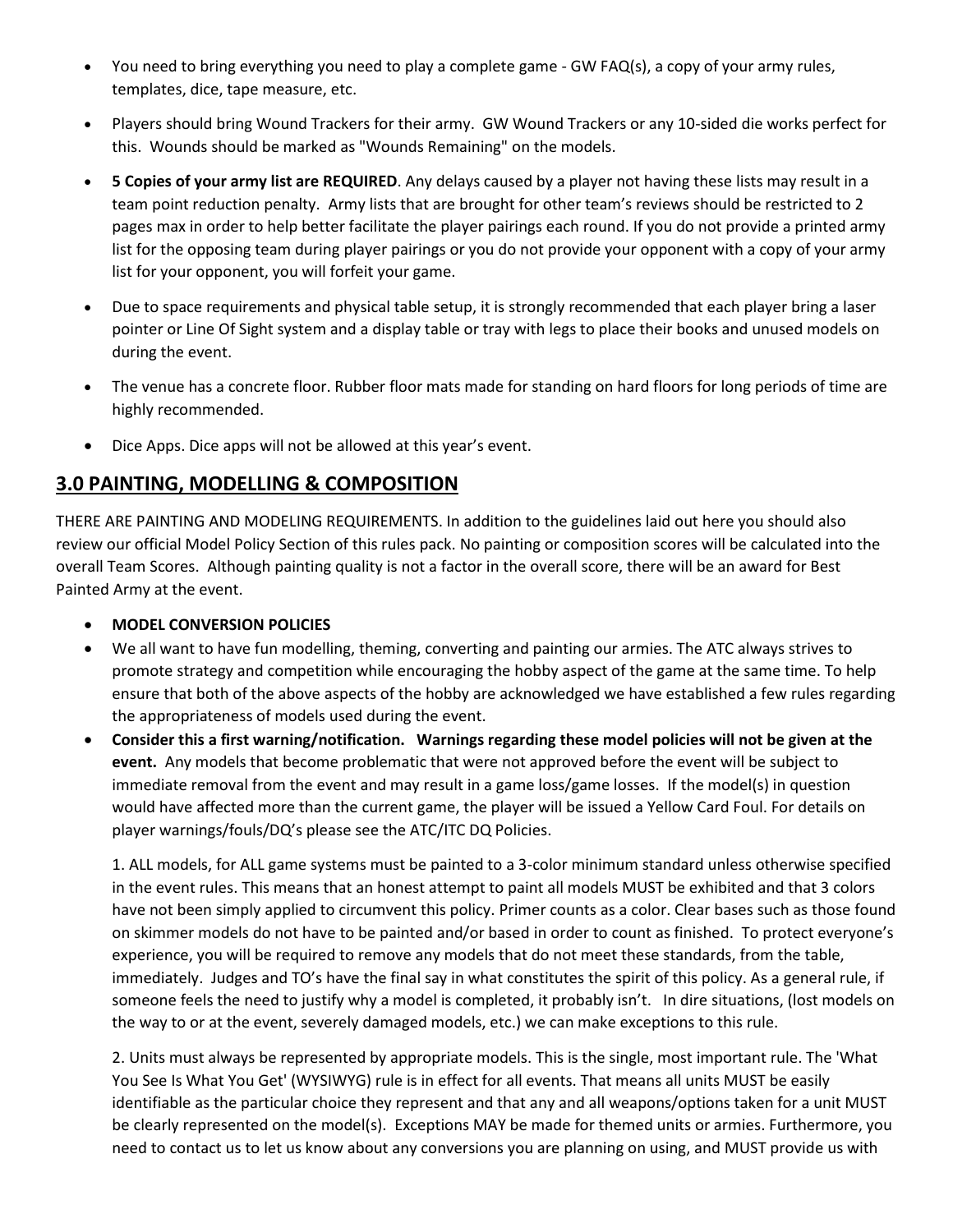photos of ALL models in question. Don't worry – we fully appreciate spectacular modelling skills, but we just want to make sure everything is super clear for your opponent so that no confusion can arise during games. **Players are required to email us to approve ANY and ALL conversions/etc. BEFORE THE EVENT** (See below for submission guidelines). To protect everyone's experience, you will be required to remove any models that have not been approved, from the table, immediately.

3. Your army should be primarily constructed of models from the given game system and the appropriate model range(s). Supplementing your army with models from outside the game system is acceptable but MUST be approved BEFORE THE EVENT by the ATC (See below for submission guidelines).

4. Game units that do not have a dedicated model may use any appropriate models to represent their force(s) as long as they are within the spirit of the game system and force which they represent, but MUST be approved BEFORE THE EVENT by the ATC (See below for submission guidelines).

5. The size and shape of all model bases MUST be appropriate for the given game system. Models, such as vehicles that do not require bases MUST maintain the intended size, shape, aesthetic consistency and height of the model represented.

6. It is REQUIRED that you use the current base size for all models in your army. Models that are supplied with two different types of bases (e.g., Chaos Daemons) must be fielded on the base type that is appropriate for the applicable game system.

7. Scratch built models and conversions can be used for units, but must adhere to the following guidelines and MUST be approved BEFORE THE EVENT by the ATC (See below for submission guidelines):

- Models may NOT contain significant elements of pre-assembled and/or pre-painted models or toys (A Gundam Model is not an Imperial Knight but an Imperial Knight model with a Gundam head would be acceptable).
- With the following exceptions, 3-D Printed models are NOT allowed:
	- o A minimal amount of 3-D printed conversion bits MAY be allowed but MUST be approved beforehand. The print quality of these bits Must be a high quality.
	- $\circ$  3<sup>rd</sup> Party Companies that only offer their models via 3-D files may be used but MUST be approved beforehand. The print quality of these models Must be a high quality.
	- $\circ$  3<sup>rd</sup> Party Companies that produce physical models and also provide 3-D files for their models may be used but MUST be approved beforehand. The print quality of these models Must be a high quality.
- Models MUST be consistent with the look and feel of the game system they belong in. Scratch built models should aesthetically evoke the production-quality models they are intended to represent. For clarity, printed paper models or models constructed from building blocks, etc. DO NOT meet this requirement.
- Models MUST adhere to all the above restrictions.
- Resin cast "knock offs" (aka China Cast, etc.) are Not Allowed.

8. Count-as armies are allowed at the ATC as long as they follow all the above rules and restrictions. The onus is on the owning player to alleviate any and all avenues of confusion that might result from using count-as models/armies. Count-as models MUST be WYSIWYG, appropriately equipped and sized accordingly in order to best represent the model/unit in question. Count-as armies should demonstrate exceptional effort when it comes to conversions, simply using an existing army with a different battletome (as a proxy) is NOT allowed. Models MUST be approved BEFORE THE EVENT by the ATC (See below for submission guidelines).

9. When using detachments in your army that contain models with different <Bracket> Faction Keywords, then they must be easily distinguished from other, similar faction models. To protect everyone's experience, you will be required to remove any models that have not been approved, from the table, immediately.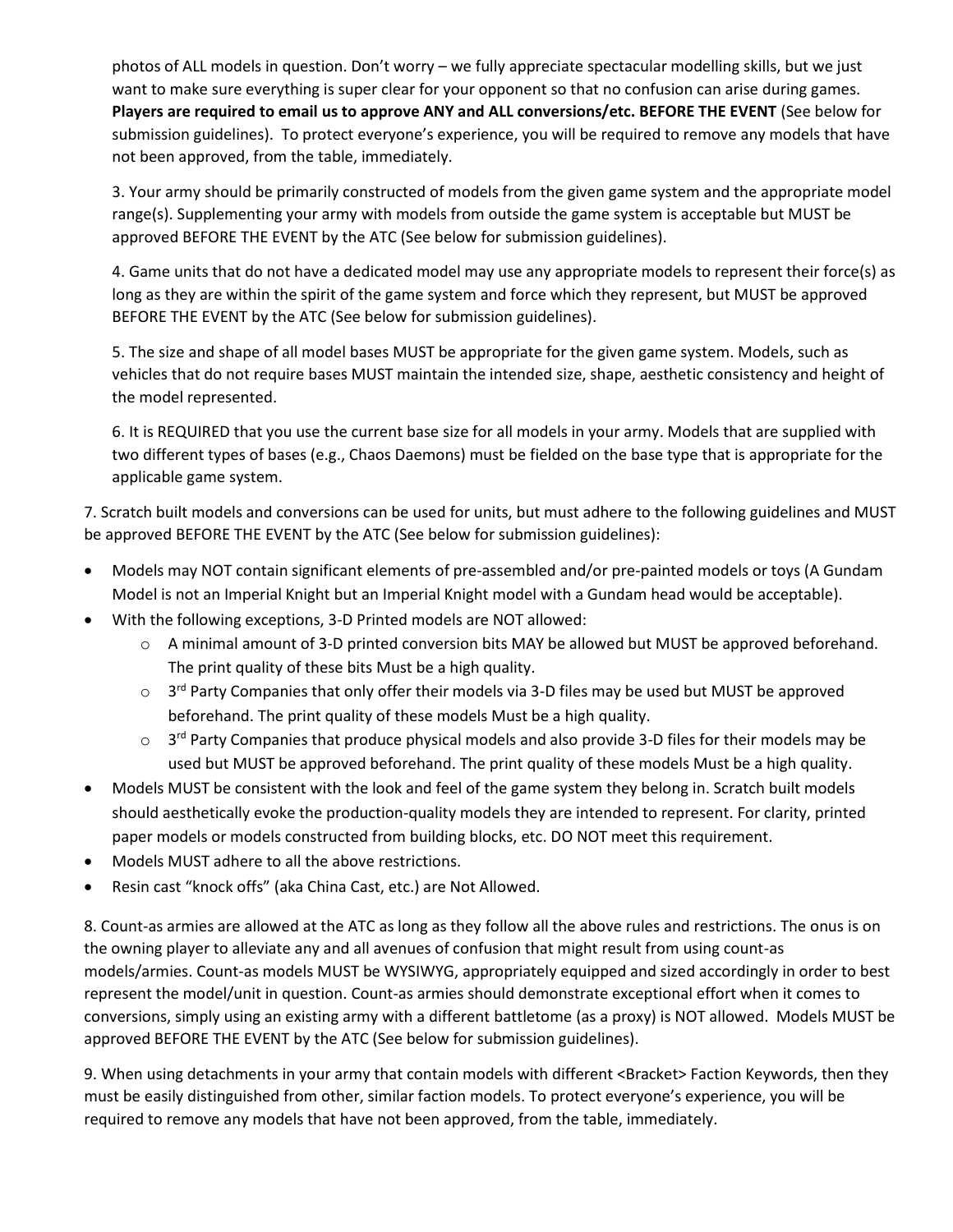10. Fliers MUST be mounted on a Games Workshop Flying Base of the appropriate size and MUST be modeled to the same height as if it were on the correct Games Workshop Flying base.

11. Models/armies should be appropriate for a family-friendly event. When in doubt, models should adhere to a typical PG-13 rating. The ATC reserves the right to remove any models deemed offensive. In extreme circumstances, the ATC reserves the right to disallow the use of any model, scratch-built model or conversion in any tournament due to playability or aesthetic reasons. Besides not being able to use a disallowed model for the remainder of the ATC, other tournament scoring penalties may be applied. This would not be a normal circumstance, and if you follow the guidelines outlined above in good taste, you will be fine.

#### **SUBMITTING MODELS FOR APPROVAL**

- All submissions for approval must be received no later than one week before the date that army lists for the event that they are to be used in are due.
- If you have any doubts to the appropriateness of a model or conversion, please use the following procedure to get approval from The ATC in advance:

1. Create an email with at least 3 quality digital photos of the completed model(s). Include one picture with a standard infantry figure or infantry stand in order to display the scale of the scratch-built model or conversion.

2. Send this email to [registration@whatc.org](mailto:registration@whatc.org)

3. Your model will be evaluated, and you will receive an official response from an ATC judge via email with our team's decision.

#### **BEST PAINTED ARMY AWARD**

Again, there are no painting or composition scores calculated into the overall Team Scores.

The information below is the guidelines/criteria used to judge armies that are submitted for the Best Painted Army Award at the event.

This part of the event will be overseen by Spikey Bits and is sponsored by Spikey Bits and The Long War Network.

Q: How do I submit my army to compete for Best Painted?

A: Spikey Bits will have a designated area near the ATC HQ area where they will be photographing and judging armies. Your army should be set up on your display board (or equivalent) and ready to be photographed as much as possible before coming to the submission area. Fill out the Team Name, Event, Player Name and Army lines on the sheet provided below (there will be copies on hand at the event).

Q: When can I submit my army?

A: You may submit armies to be photographed and judged at the following times during the event:

Saturday before the first round and anytime between rounds.

Saturday during lunch break and between rounds.

No submissions will be processed at the end of any day or on Sunday.

We suggest that as soon as your game has finished, you should begin gathering your army and getting to the submission area. The staff will process the submissions as quick as possible but you may have to bring your army back at a later time, as we will not hold up a round starting.

We will get all submissions photographed and judged and your help in being prepared and timely and patient will go a long way!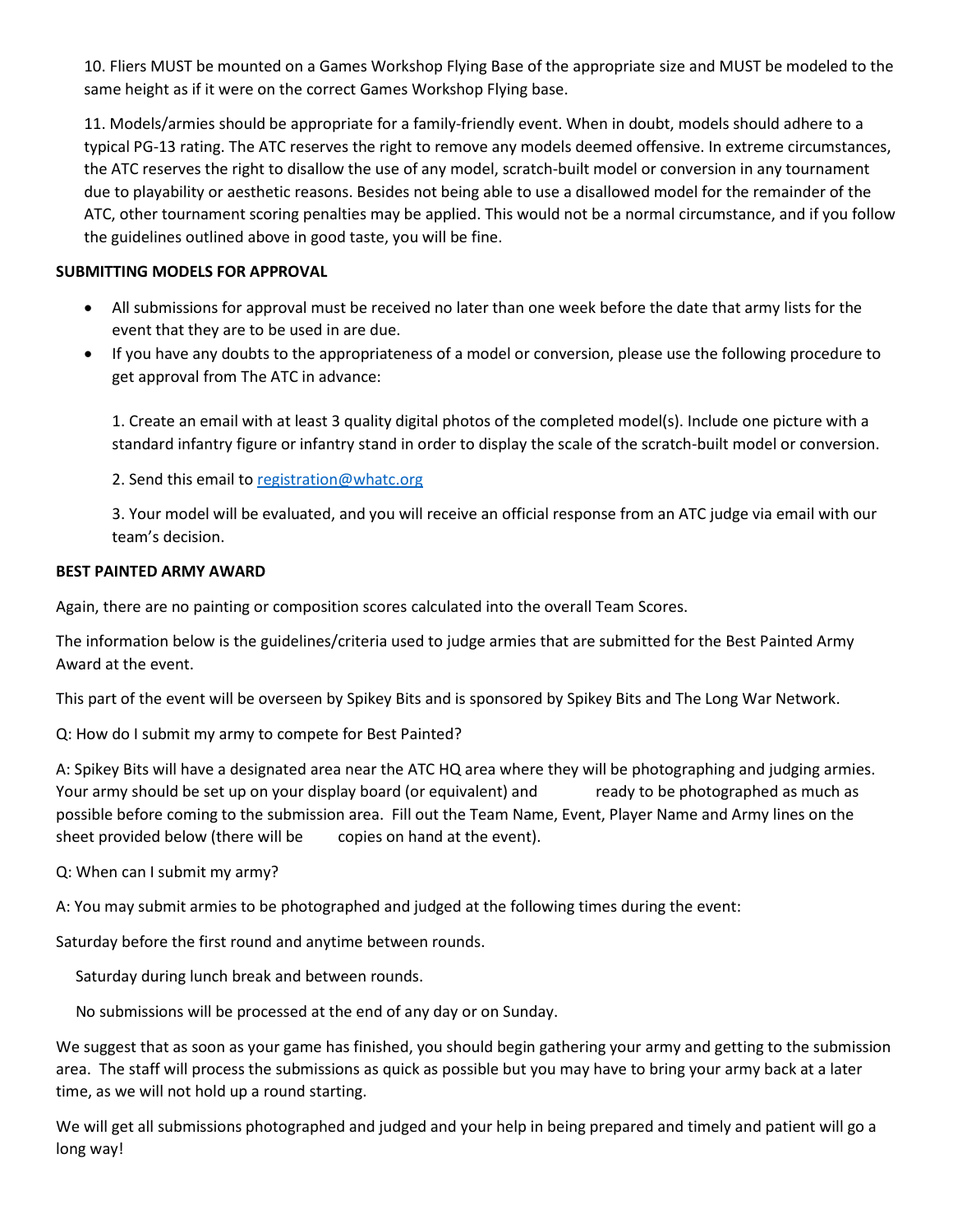Q: What criteria will be used to judge Best Painted?

A: The Long War has taken the time to put together a fantastic grading guide that takes into account all aspects of the hobby, and they will be using that as a guideline for their judging and decisions.

#### **Please see the form below for all of the details that the judges will be considering this year.**

Once again, just a reminder that the scoring system below will in no way affect your event score.

CORE PAINTING (Check Only One)

- . Bulk of the Army is mostly-painted, but some units are unfinished. (0 points)
- . Bulk of the army is fully-painted to at least a three-color standard. (1 point)
- . Bulk of the Army is painted to a level that shows true hobby effort (3 points)

#### Subtotal: / 3 points.

Detailed modeling & painting Check all that apply

- . Models display discernable highlights/shading, blends, other advanced techniques (2 Points)
- . Models are identifiable. Unit markings and/or color codes to distinguish one unit from another. (1 Point)

. Do these models feature conversions/kit bashes/epic model substitutions that remain WYSIWYG and are comparable to the actual FW or GW models? (2 Points)

- . Did a Hobby Maniac make this army? (hand-painted details, green stuff sculpting etc.) (2 Points)
- . Model bases are detailed using at least one flock material. (sculpted bases count as 1 flock for this) (1 Point)
- . There are extra details/flock on larger bases (helmets, skulls, rubble, etc.) (1 Point)
- . The Army has a display base / movement tray (1 Point)
- . The display board includes terrain elements or a diorama (something more than flock) (1 Point)
- . There is an undefinable beauty to this Army. Something special. (2 Points)

. The army is themed. It tells a story just by looking at it. I would expect to see this army featured in a White Dwarf battle report. Army features unique models, personalized details, etc. (2 Points)

Subtotal: / 15 points.

TOTAL PAINTING SCORE: \_\_\_\_\_\_/ 18 points possible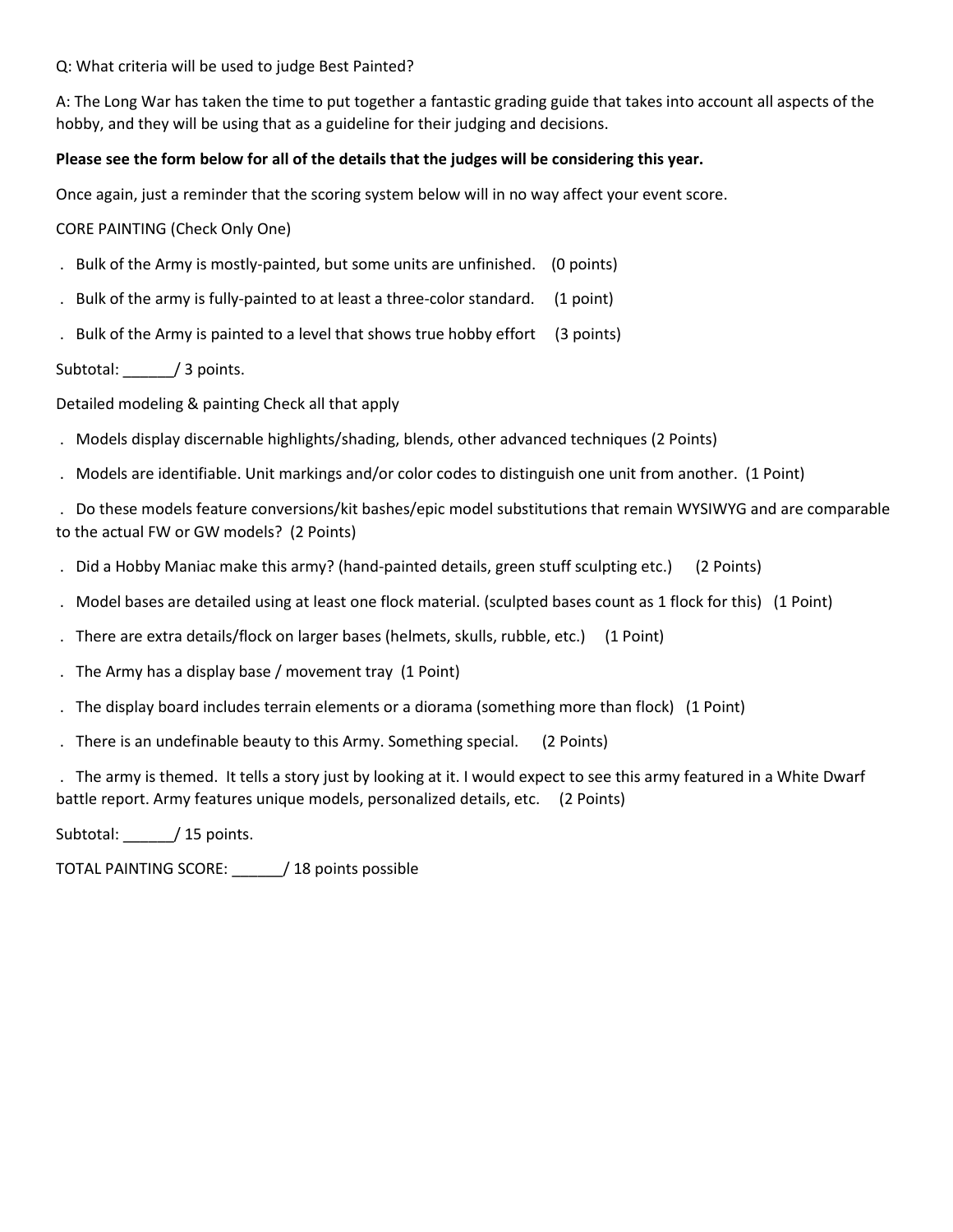## **4.0 SPORTSMANSHIP**

- The current ITC Floor Rules will be enforced for this event with the additions/exceptions noted in the ATC Floor Rules Section below.
- Sportsmanship will be taken into account. Sportsmanship is always a very important factor in all of our events. We are playing a game (supposedly for fun) and any unsportsmanlike behavior will not be tolerated. Players yelling or being abusive towards other players or ATC staff will be removed from the event and may face a possible ban in future events. There will be a reasonable warning and penalty system in effect.
- Sportsmanship scores are used only to help inform the event coordinators and judges of any conduct issues that may need to be addressed.
- We expect all players to see the game through to the very end and not concede, as doing so can impact tiebreakers and, ultimately, the final rankings. If a player wishes to concede a game before it has reached its natural conclusion, a Judge must be called to help calculate the final score.

## **5.0 TOURNAMENT FORMAT**

#### **ROUNDS AND TIMES**

- 4 Tournament Rounds, 2-Day Event
- 3 hour rounds plus a minimum of 15 mins pairing time.
- 4-Player Teams
- Army lists of all teams will be shared before the event. Details will be discussed in the Captain's Council.
- The ITC Floor Rules for conduct and penalty systems will be used.

#### **ARMY SELECTION**

- Armies of no more than 2,000 points
- Details for choosing your army can be found in the Pitched Battles section in the General's Handbook 2021.
- Battlehost restrictions on the Pitched Battle chart in the Generals Handbook 2021 will be used.
- Command traits and artifacts, as well as any battletome specific spells, prayers, etc. must be included on your lists when you turn in your lists for the tournament. Choice of allegiance for the army must also be included on its roster. These will not change throughout the course of the tournament.
- Only Warscrolls and Warscroll Battalions with Pitched Battle Profiles may be used at the ATC 2022. This includes Forge World models that have a Pitched Battle Profile. Note that Allegiance Abilities can and should be used. Compendium warscrolls are also allowed it they have a Pitched Battle profile.
- If, before the first turn, one of the players in any given pairing has more leftover points than their opponent, then they will have the option to receive a Triumph as per the Triumph rule below.

#### **MISSIONS**

- Battleplans from the General's Handbook Pitched Battles 2021 will be used.
- BOARD SIZE 60" x 44"

#### **TERRAIN**

• Table Layouts - Terrain will be set out on tables prior to Game 1. The terrain should be set up before the battle as per the rules for THE BATTLEFIELD in the Battleplan. The Terrain Chart lists what Scenery Rules each piece of Terrain has. For example a Shattered Stormvault is considered to be Defensible and Garrisonable. If the terrain is based then that base is used to define if a model is Wholly On Terrain.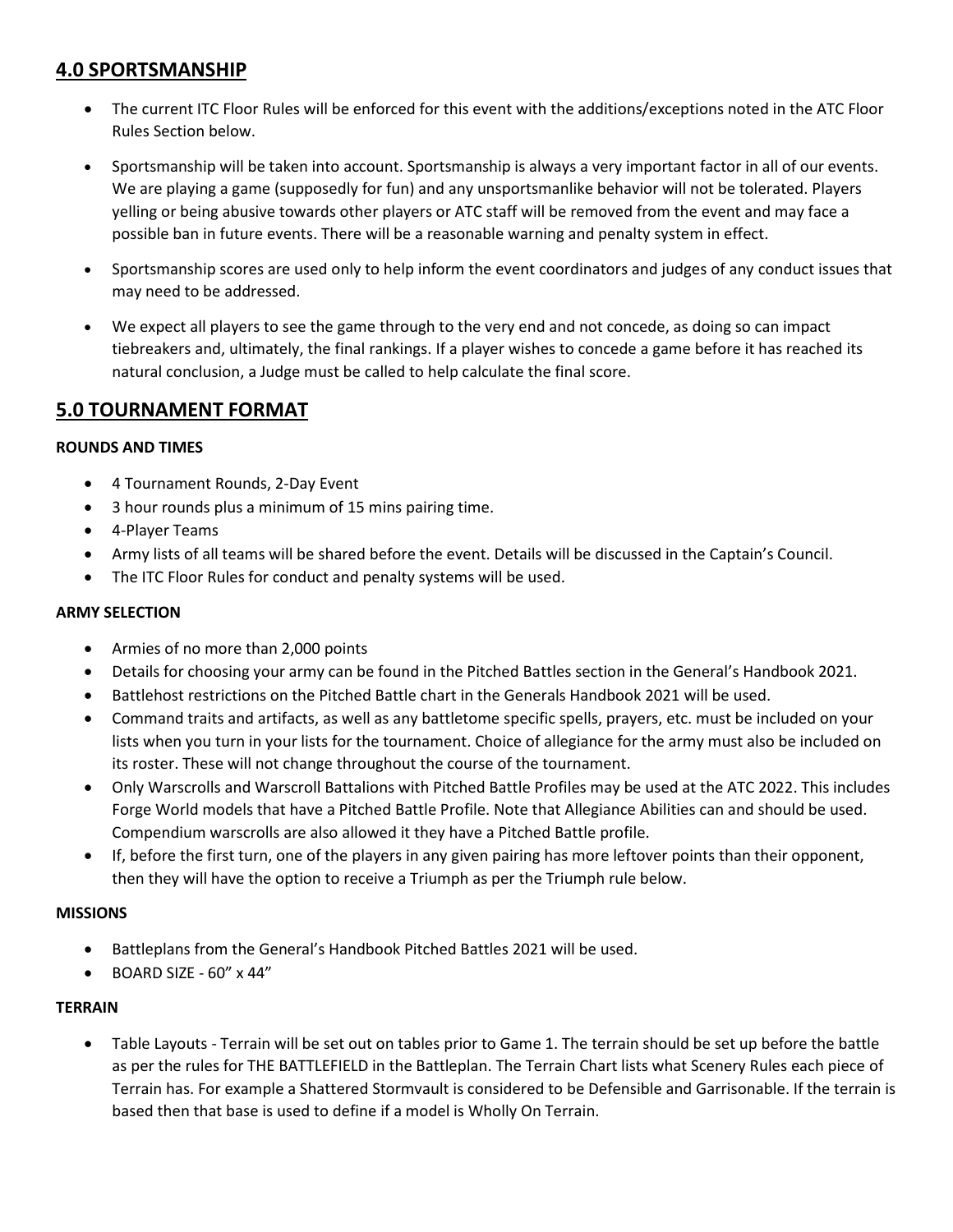- Faction Terrain Every effort should be made to allow players to use their faction terrain that they have spent time to paint. If faction terrain cannot be placed then please speak to a tournament organiser who will adjust the battlefield to accommodate the piece.
- Mysterious Terrain CURRENTLY BEING DISCUSSED IN THE CAPTAINS COUNCIL.

#### **FAQ**

All Current Games Workshop FAQ's will be used.

#### **TEAM BUILDING GUIDELINES**

Teams will consist of four players, each player bringing a separate army from one of the four Grand Alliances with a Grand Alliance only being used ONCE per team. So, each team will consist of four different armies, from four different Grand Alliances.

#### **PRIZES**

- At minimum, every player will receive a 2022 ATC Token Set and an official ATC Dice.
- Trophies and prizes will be given to every player on the top 3 teams.
- Trophies and prizes will be given for Best Painted and Best General.
- Our famous ATC Best Army Awards will be given to the best overall player in each faction played.
- Team Spirit Award
	- $\circ$  Teams will receive consideration for this award according to, but not limited to, things such as: Matching/themed shirts or costumes, Team Banner, Team Chant, Team Sportsmanship, Timeliness, Team-Wide Painting

## **6.0 PAIRING AND SCORING**

#### **TEAM PAIRING**

- Team matches will be random first round and then W vs W, L vs L, D vs D. The Individual player pairing system can be reviewed below.
- The first-round pairings of the ATC will be done randomly with the exception that no teams from the same game club will be paired against each other.
- The 2nd through fourth round pairings will be done strongest Team Total vs next strongest Team Total.
- After the second round of the event, we will not guarantee or adjust pairings in a manner that teams from the same game clubs will not be paired against each other.

#### **INDIVIDUAL PLAYER PAIRING**

- Teams will pair off into 4 individual games every round.
- Individual Pairing will take place as detailed below:

Captains have 20 minutes before each game to discuss with their team what the best strategy is for the round and to work out the pairings for the round. Rounds that start later than the allotted 20-minute mark should be reported immediately to the judges.

#### **Step 1**

For the first set of pairings, both teams select an army and place it face down on the table. When both teams have selected their armies, they are then revealed simultaneously. The teams then select two armies each to counter the revealed army of the opposing team, and place them face down on the table.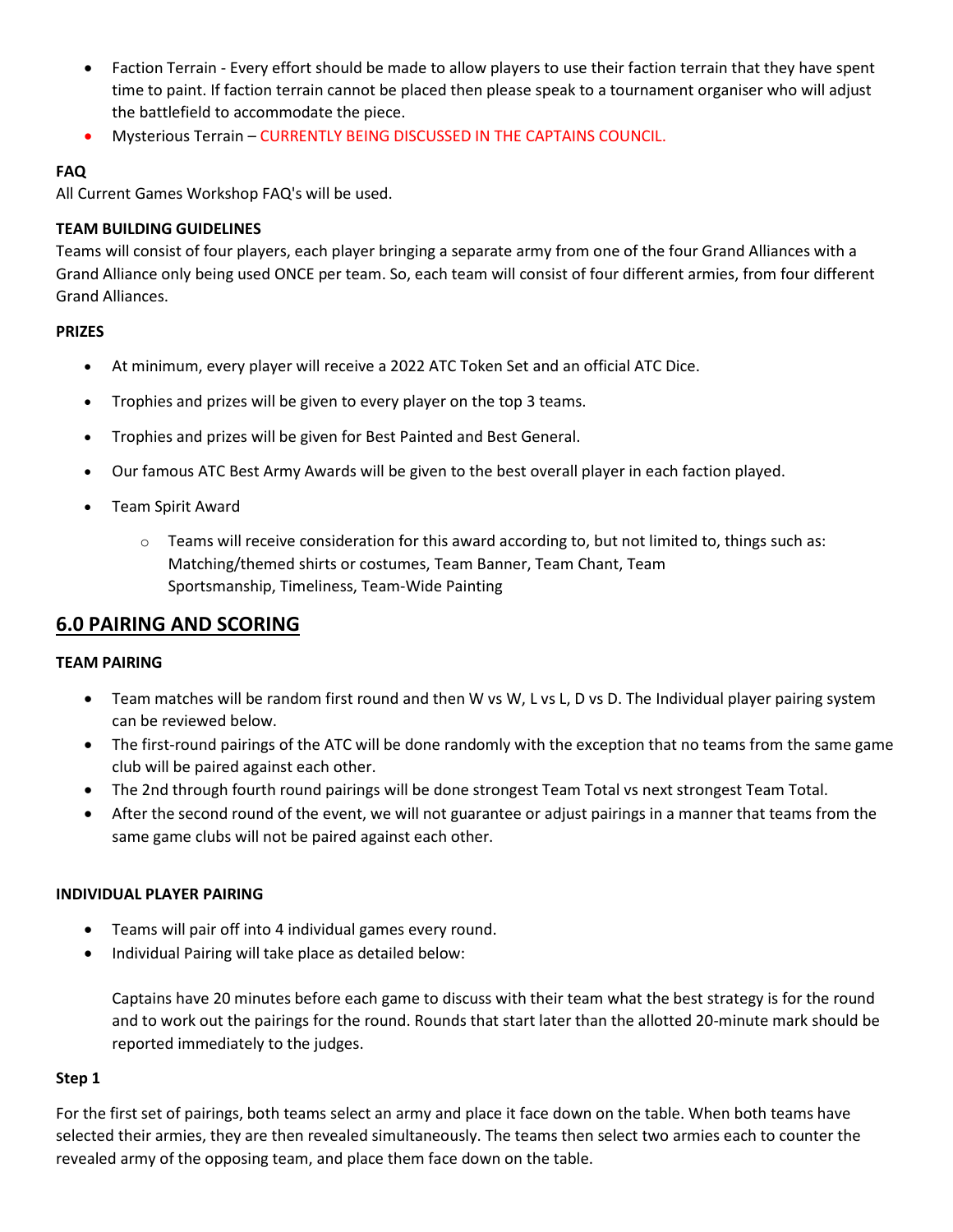When all four armies have been placed, they are then revealed simultaneously. Out of the two armies placed by their opponents, each team selects one to play against the army that they placed initially.

For the second set of pairings, the unselected army remaining at the end of the Step 1 process remains on the table and will automatically play against the opposing armies left at hand.

#### **Step 2**

Team Captains roll off (using an official ATC die). The winner distributes the first two scenarios (A) on the scenario list for the current round to any two of the player matches that were determined in Step 1. The opposing Team Captain

then determines the tables that these matches will be played on.

Then the Captain that lost the roll off will distribute the last 2 scenarios (B) on the scenario list for the current round to the two remaining player matches that were determined in Step 1 and the opposing Team Captain then determines the tables that these matches will be played on.

#### **SCORING**

Major win: 16 Tournament Points Minor win: 12 Tournament Points Draw: 8 Tournament Points Minor loss: 4 Tournament Points Major loss: 0 Tournament Points

Team points for every pairing will be summed for both sides and the team with more points will be declared the winner. In case of a tie, kill points obtained by each team will be used as a tiebreaker for match-up purposes. For this reason, all players should record kill points obtained and conceded at each game.

#### **Point Cap:**

One team can get between **20-60** TPs in one round. Individual scores are added up and entered on the team score card. A team that received more than 60 TP in a given round receives only 60 TP. A team that won less than 20 TP receives 20 TP, at minimum. This prevents teams who get easier opponents to massacre them, and skyrocket to the top, while weaker teams still have a chance to fight for mid table.

#### **TIES:**

In the event of a tie in the final standings, the following statistics will be used to break the tie:

First Tie Breaker = Number of individual player Game wins on a team Second Tie Breaker = Total individual player points from a team Third Tie Breaker = Margin of Victory

## **7.0 ATC CODE OF CONDUCT / FLOOR RULES**

This document can be found now on the event page a[t www.whatc.org](http://www.whatc.org/)

Please read through this document in its entirety.

## **8.0 ATC CAPTAINS COUNCIL**